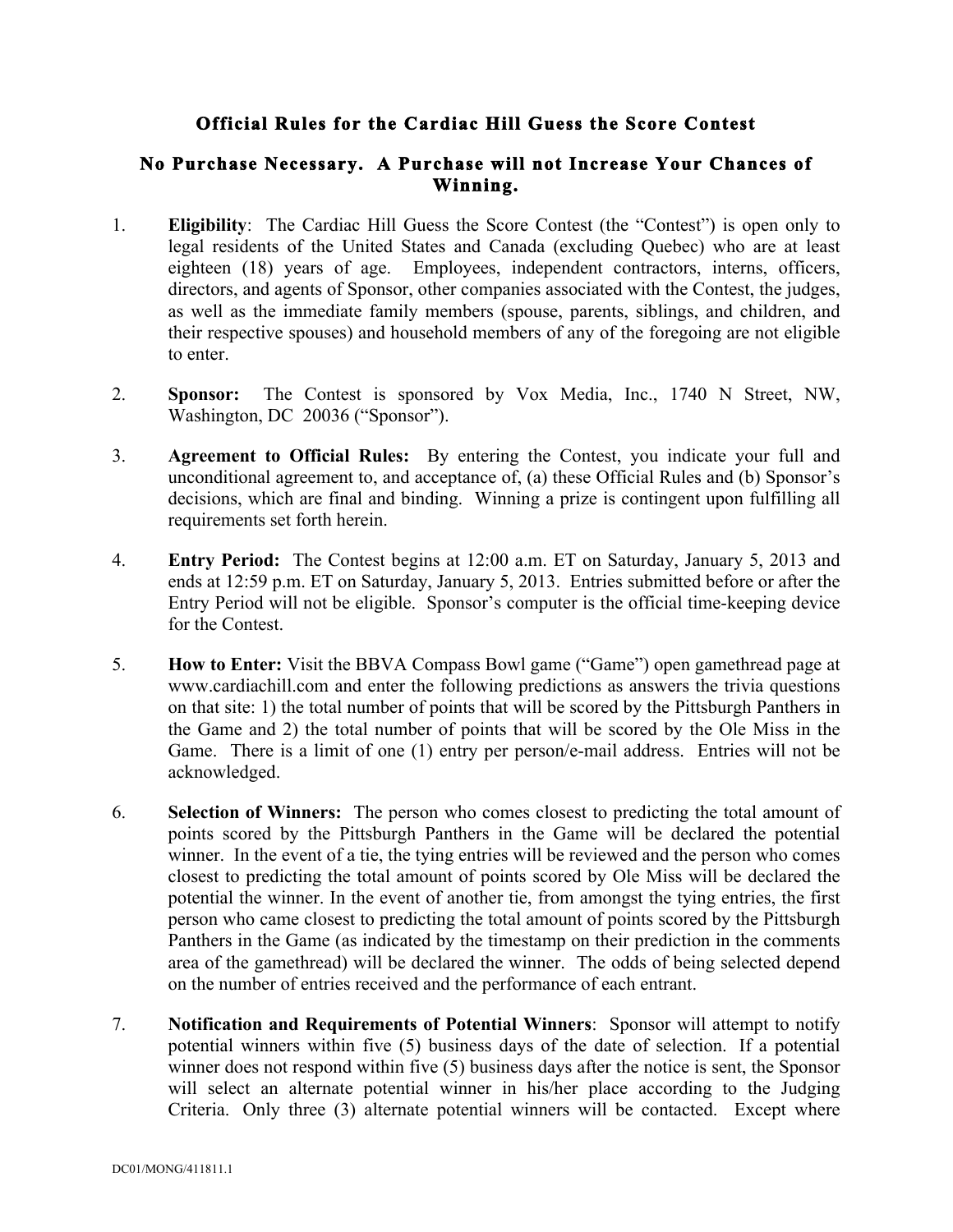prohibited, a potential winner may be required to complete and return an affidavit of eligibility and liability/publicity release. If a potential winner is a minor, his/her parent or legal guardian will be required to sign the documents on his/her behalf. If a potential winner fails to sign and return these documents within the required time period, an alternate potential winner may be selected in his/her place according to the Judging Criteria. Only three (3) alternate potential winners may be contacted.

- 8. **Prize(s):** The prize to be awarded is a Pitt 2013 calendar with an approximate retail value of \$20.00 USD/CAD. A winner is responsible for paying any applicable income taxes and any and all other costs and expenses not listed above. Any prize details not specified above will be determined by Sponsor in its sole discretion. A prize may not be transferred and must be accepted as awarded. You may not request cash or a substitute prize; however, Sponsor reserves the right to substitute a prize with another prize of equal or greater value if the prize is not available for any reason, as determined by Sponsor in its sole discretion.
- 9. **General Conditions:** In the event that the operation, security, or administration of the Contest is impaired in any way for any reason, including, but not limited to fraud, virus, or other technical problem, Sponsor may, in its sole discretion, either: (a) suspend the Contest to address the impairment and then resume the Contest in a manner that best conforms to the spirit of these Official Rules; or (b) award the prize(s) according to the procedures set forth above from among the eligible entries received up to the time of the impairment. Sponsor reserves the right in its sole discretion to disqualify any individual it finds to be tampering with the entry process or the operation of the Contest or to be acting in violation of these Official Rules or in an unsportsmanlike or disruptive manner. Any attempt by any person to undermine the legitimate operation of the Contest may be a violation of criminal and civil law, and, should such an attempt be made, Sponsor reserves the right to seek damages from any such person to the fullest extent permitted by law. Failure by Sponsor to enforce any term of these Official Rules shall not constitute a waiver of that provision. Proof of sending any communication to Sponsor by mail shall not be deemed proof of receipt of that communication by Sponsor. In the event of a dispute as to any online entry, the authorized account holder of the e-mail address used to enter will be deemed to be the participant. The "authorized account holder" is the natural person who is assigned to an email address by an Internet access provider, online service provider, or other organization responsible for assigning email addresses for the domain associated with the submitted e-mail address. The Contest is subject to federal, state, and local laws and regulations and is void where prohibited.
- 10. **Release and Limitations of Liability:** By participating in the Contest, you agree to release and hold harmless Sponsor, its parent, subsidiaries, affiliates, and each of their respective officers, directors, employees, and agents (the "Released Parties") from and against any claim or cause of action arising out of participation in the Contest or receipt or use of any prize, including, but not limited to: (a) unauthorized human intervention in the Contest; (b) technical errors related to computers, servers, providers, or telephone, or network lines; (c) printing errors; (d) lost, late, postage-due, misdirected, or undeliverable mail; (e) errors in the administration of the Contest or the processing of entries; or (f) injury or damage to persons or property which may be caused, directly or indirectly, in